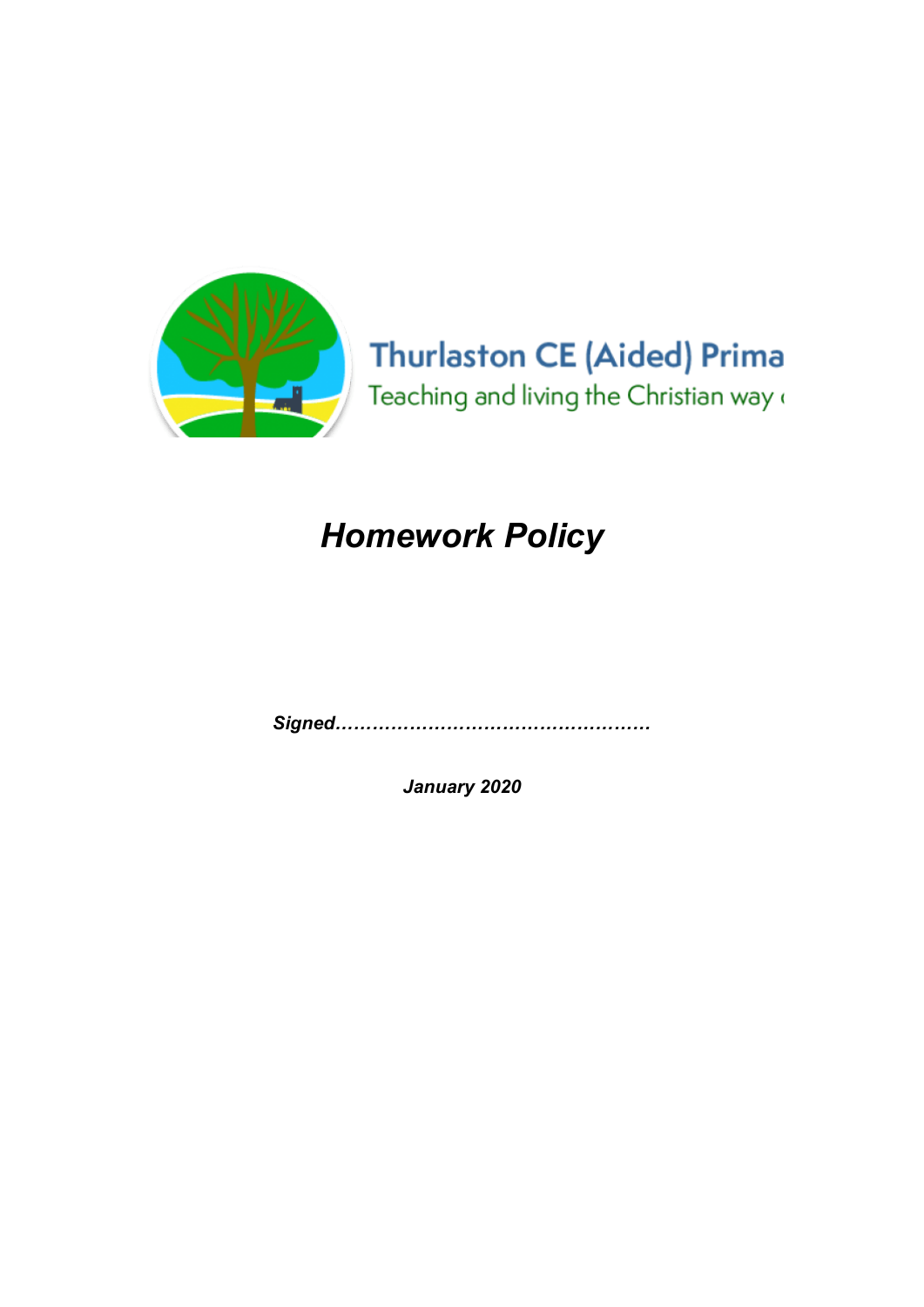## Homework Policy

As a School we are committed to:

- ♦ Teaching and Living the Christian way of Life.
- ♦ Providing a quality education for every child.
- ♦ Developing respect and consideration for all members of the community.

In line with our Christian ethos we endeavour and strive to do our best at all times and to encourage our pupils to do likewise. Homework is an important and natural extension of the learning that takes place at school. This policy is intended to outline the main practicalities related to homework and is designed to serve the interests of pupils, parents, staff and governors. Additional practical advice for parents is also available.

#### Why should children do homework?

- $\checkmark$  To help them consolidate, reinforce or extend learning that has taken place at school.
- $\checkmark$  To help develop the skills, confidence and motivation to learn effectively and independently.
- $\checkmark$  To involve their parents actively in their learning process.
- $\checkmark$  To prepare them for the next stages in their journey towards being lifelong learners.

#### What are the roles of children, parents and teachers in homework?

Children should take increasing responsibility for carrying out homework tasks as they progress through the school.

Parents should encourage children to see homework as an enjoyable experience and to develop a homework routine. A reasonably peaceful and suitable home learning environment should be provided. Parents are asked to encourage their child with the tasks set. Parents should discuss with their child's teacher any difficulties children are experiencing with homework. This may be done through the use of the homework diary.

Teachers should adhere to the schedules outlined in this policy and ensure that any homework set is appropriate to children's individual needs and that regular feedback is provided for pupils. Teachers should discuss with parents any failures to carry out homework and listen to, and work in partnership with parents to solve any difficulties.

#### What sort of homework should take place and how much time should be spent on it?

Children will receive homework appropriate to their ability and in particular SEN children and children receiving specific intervention may receive alternative homework to that set for the rest of the class.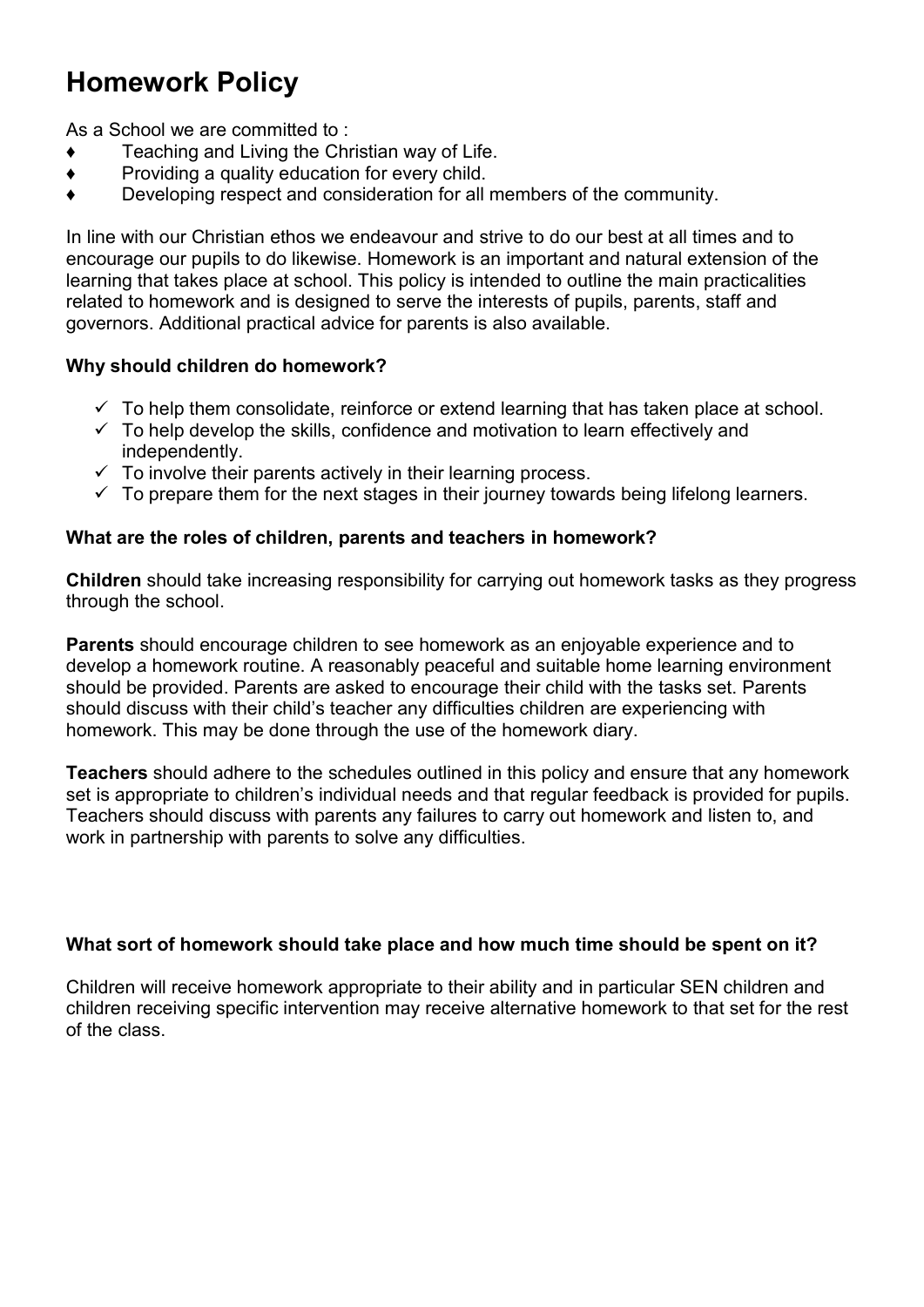Our school follows the previous government recommendations regarding the amount and type of homework which should be set by schools, as follows:

| <b>Age Group</b> | <b>Time spent</b>                                                 | <b>Type of homework</b>                                                                                                                                                                                                 |
|------------------|-------------------------------------------------------------------|-------------------------------------------------------------------------------------------------------------------------------------------------------------------------------------------------------------------------|
| Class 1          | 1 hour per week                                                   | Reading, learning spellings, practising<br>number work.                                                                                                                                                                 |
| Class 2          | 1 hour per week                                                   | Reading, learning spellings, practising<br>number work and/or literacy work.                                                                                                                                            |
| Years 3 and 4    | 1 $\frac{1}{2}$ hours per week                                    | Reading, learning spellings, practising<br>number work and/or literacy work and a<br>topic or literacy project spanning half a<br>term.                                                                                 |
| Years 5 and 6    | $\frac{1}{2}$ hour per day and possibly<br>longer at<br>week ends | Regular weekly schedule with continued<br>emphasis on literacy and numeracy<br>skills, sometimes through other areas<br>of the curriculum. In addition, pupils<br>should be encouraged to read widely<br>and regularly. |

For all year groups there may be occasionally work set on a topic such as some research.

#### What does this actually look like in practice?

The school has a planned homework programme that develops gradually from class 1 to class 4 as follows:

#### READING

Daily reading of books from school or home should ideally include a wide range and types of texts including fiction and non-fiction. Leaflets, comics and magazines should also not be undervalued as motivational reading sources. At all stages of development the richest reading experience develops from talking about texts with another individual.

Daily reading time guidelines are as follows:

Class 1: approx. 10 minutes Class 2: approx. 10 - 15 minutes Class 3: approx. 15 - 20 minutes Class 4: approx. 15 - 30 minutes

#### SPELLING

Children in class 1 are gradually introduced to this process, starting with the learning of letter sounds. All children in classes 2, 3 and 4 have regular spellings to learn appropriate to their ability. The learning of spellings is most effectively carried out over several days with an emphasis on making the process fun where possible. Children are also sometimes tested on words previously learned so occasional revision of these at home is also worthwhile. Children should be able to make up a simple sentence containing each spelling in order to demonstrate their understanding of its meaning in context.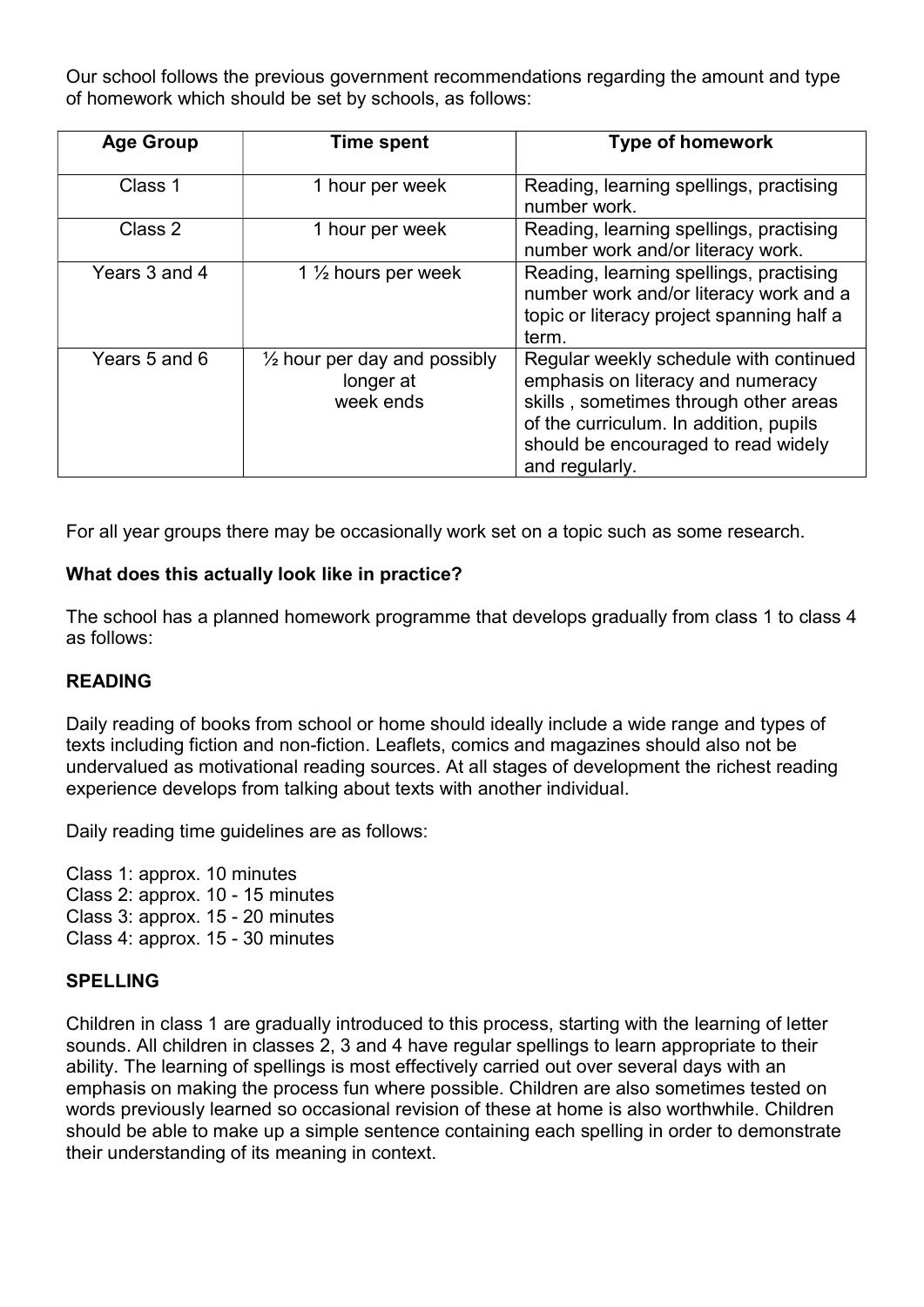#### **NUMERACY**

Children in class 1 are gradually introduced to maths homework tasks through playing maths games. Children in classes 2, 3 and 4 are issued with regular number work which comprises the learning of key number facts such as number bonds and times tables which are tested regularly or work to support what has been previously covered in class. These tasks underpin the majority of maths tasks undertaken in school and have great importance. Again, ideally the emphasis should be on challenge and fun with learning being carried out over several days in order to aid memory and motivation.

#### OTHER TASKS / PROJECTS (For KS2 only)

These will be given out to children as the teacher deems necessary to support the work in school and help the children develop their skills. This will be communicated to parents using the child's homework diary.

Children in Key Stage 2 can expect to carry out a specific project related to other areas of the curriculum. School resources are available but pupils are also strongly encouraged to use libraries, the internet, museums and other resources from home and friends to support their learning. Increased independence in the carrying out of project work is expected as children get older.

#### How is communication and feedback about homework organised?

- All pupils have a reading record book and a homework diary, which is intended for use by both parents and teachers as a two-way dialogue about homework issues.
- Marks for tests are recorded, shared with pupils and with parents on request.
- All written homework tasks are marked appropriately and returned to pupils. However, research work which is to be built on in lessons will not be marked or returned to pupils.
- Homework will not be set in school holidays of 1 week or less. Holiday homework (except for revision in year 6) will include collecting/photos and research.
- Teachers will try to coordinate so that children in a family will either all have homework or not have homework but this cannot be guaranteed.

#### How is the homework policy monitored and evaluated?

- Parents' views regarding homework form part of the school's annual questionnaire to parents.
- Pupils' views regarding homework will be gathered from them using the annual pupil attitude survey and by representation from the school council.
- The Head teacher will monitor the quality of homework tasks through work scrutiny tasks.
- The Governors Leadership and Management Committee evaluates and reviews the policy in line with the Monitoring and Evaluation Timetable. This lead to this review of the policy following an in-depth questionnaire on homework in 2019.